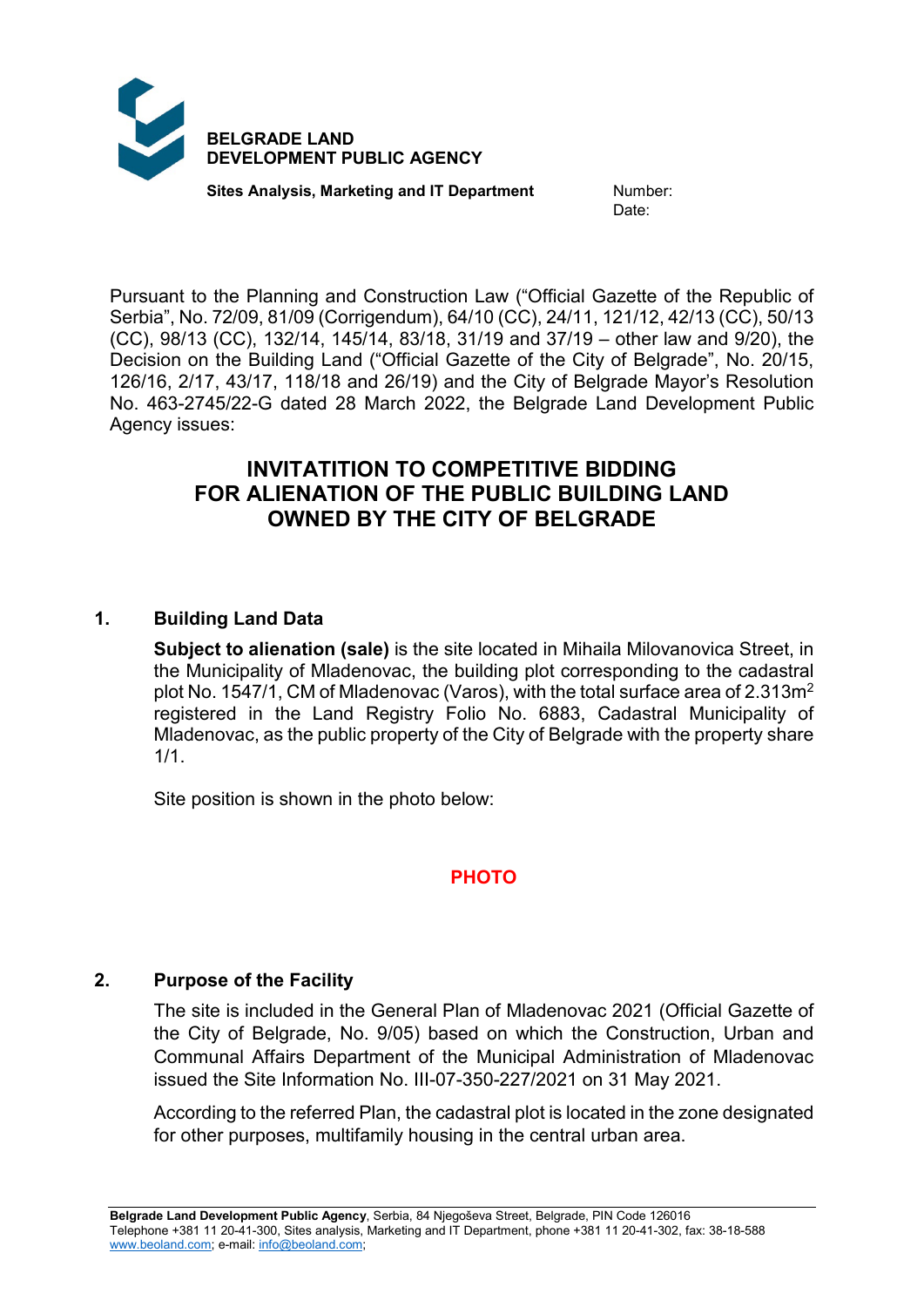Multifamily housing land use is compatible with the commercial land use in the central urban area, which include: commercial/shopping facilities, shopping centres, wholesale (business facilities), outlet stores, entertainment facilities, betting shops, casinos, business/residential apartments, restaurants, hotels, exchange offices, commercial/health or commercial/educational facilities as part of child care institutions, studios, galleries, showrooms, service activities, etc.

Multifamily housing land use is also compatible with the public surfaces and public buildings, public greenery, family housing and sports and recreation surfaces.

Urban planning parameters are as follows:

- − Floor Area Ratio (FAR): 1-3;
- − Building Coverage Ratio (BCR): up to 70%;
- − Maximum number of floors: GF+5+Loft;
- − Minimum percentage of landscaped areas: 15%
- − Residential to commercial ratio: over 80% to no more than 20%

For multifamily housing facilities, as well as for public facilities, vehicle parking should be planned in open parking lots and parking garages, on its own building plot, outside the public road, such as follows: 1 parking or garage space for one residential unit (apartment) and 1 parking or garage space for 70m<sup>2</sup> of other useful space.

#### **3. Degree of Infrastructural Development:**

- Site is approachable from Mihaila Milovanovica Street, which is equipped with Ø200mm sewerage and Ø100mm water supply network.
- Belgrade Land Development Public Agency is responsible for the development of the public building land in accordance with the planning document that has not been decided to be developed yet, and the Building Land Development Program;
- PUC Mladenovac terms and conditions for facility connection to the water supply and sewerage systems indicating customers' actual demands shall be provided and met.
- Power supply and telecommunication lines are placed on the overhead lines poles all along Mihaila Milovanovica Street. EPS Distribucija and Telekom Srbija a.d. Belgrade terms and conditions for connection to the power supply and telecommunication systems shall be provided and met.
- **4. A person whom the building land is alienated (sold) to** shall, at their own expenses, perform and execute all preparatory works related to infrastructural development and equipping of the LOT such as: land survey and remedy, removal of all existing underground utilities, construction of running surfaces, pedestrian paths and parking areas, construction of required service roads including water supply and sewerage connections to the general public water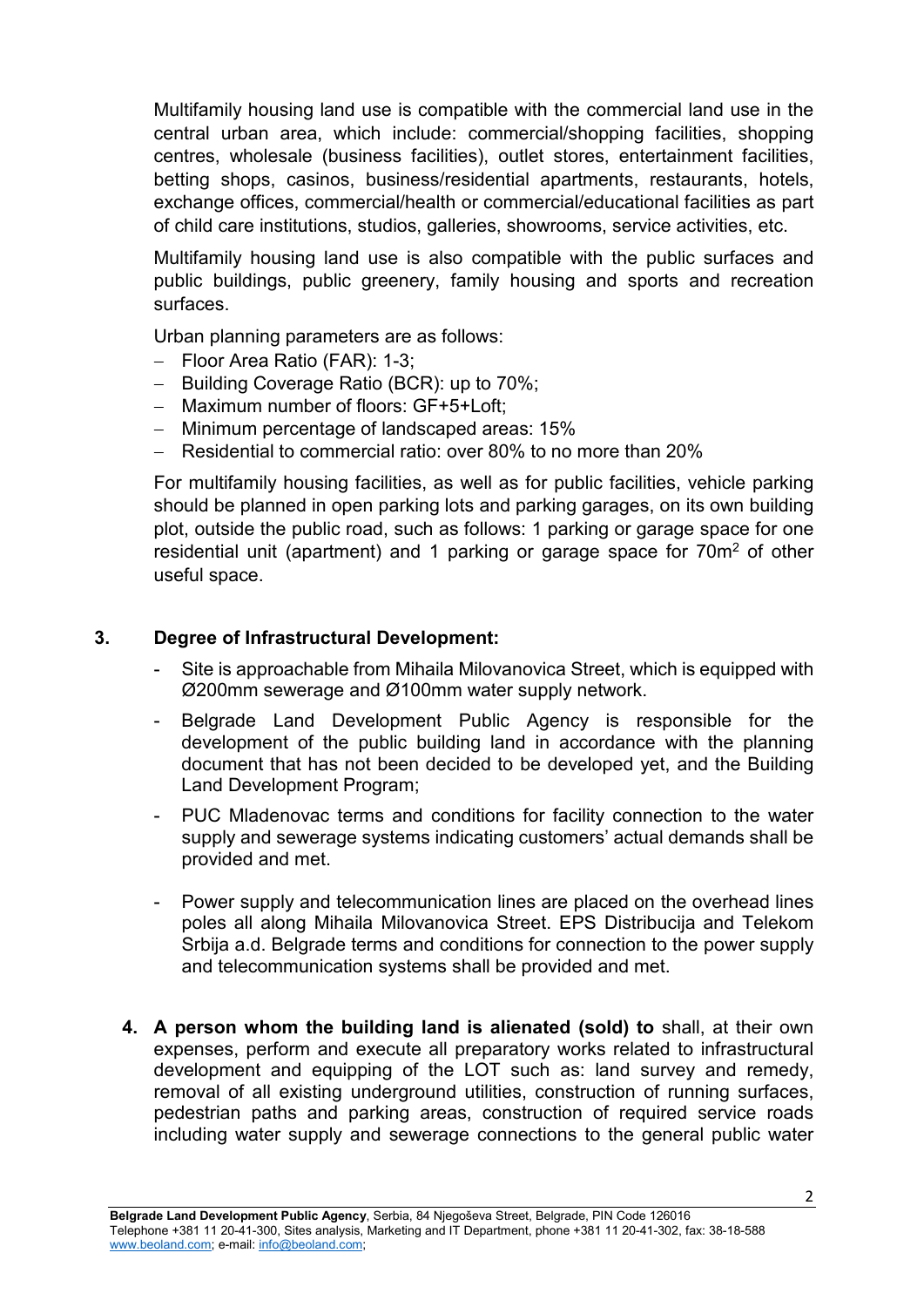supply and sewerage system outside the LOT, as well as development of open areas including landscaping, hydrant networks and public lighting on the LOT.

A person whom the building land is sold to shall enter into agreements with all competent public utility institutions and other legal entities and shall pay fees for connection to the electric power supply system, telecommunication system and facilities, cable television, heating and gas supply systems and facilities, etc.

A person whom the building plot is alienated to shall at own expense make a change of culture and class of land, if required for obtaining the building and use permits.

**5. Start price** for the building land has been determined based on the City of Belgrade Tax Administration Building Land Market Price Assessment Report XXVI-01 No. 464-332/2021 dated 25 November 2021, which amounts to 23.516,22 RSD/m2 **which totally amounts to RSD 54.393.016,86** for the LOT surface area of  $4.470m^2$ .

The public building land shall be sold to the Bidder offering the highest price, which shall be equal to or higher than the start price set forth in the Invitation to Competitive Bidding, and which cannot be further reduced.

## **6. Payment Deadline and Consequences in Case of Failure to Pay**

When the building land is alienated (sold) in the competitive bidding for the first time and the payment is made in full within 15 days as of the date of Land Alienation Decision submission to the most successful Bidder, in this case the bided amount is reduced by 30%.

In cases when building land price exceeds RSD1,200,000,00, it can be paid either in full or in no more than 12 monthly instalments.

The most successful Bidder is obliged to declare on the method of payment by signing a Statement by which he/she at the same time accepts the terms and conditions specified in the Invitation to Competitive Bidding for alienation of the public building land owned by the City of Belgrade, and commits to pay the maximum bid amount.

If payment is to be made in full, the person who the building land is alienated to shall pay the bid amount within 15 days as of the date of receipt of the Decision on Building Land Alienation.

If payment is to be made in instalments, the person who the building land is alienated to shall pay 10% of the bid amount within 15 days as of the date of receipt of the Decision on Building Land Alienation, while the outstanding amount shall be paid in equal monthly instalments, upon conclusion of the Land Alienation Contract.

When payment is to be made in instalments, the buyer shall, within 30 days as of the date of the Contract, provide an irrevocable Bank Guarantee for the outstanding amount, payable at first demand and with no entitlement to rise any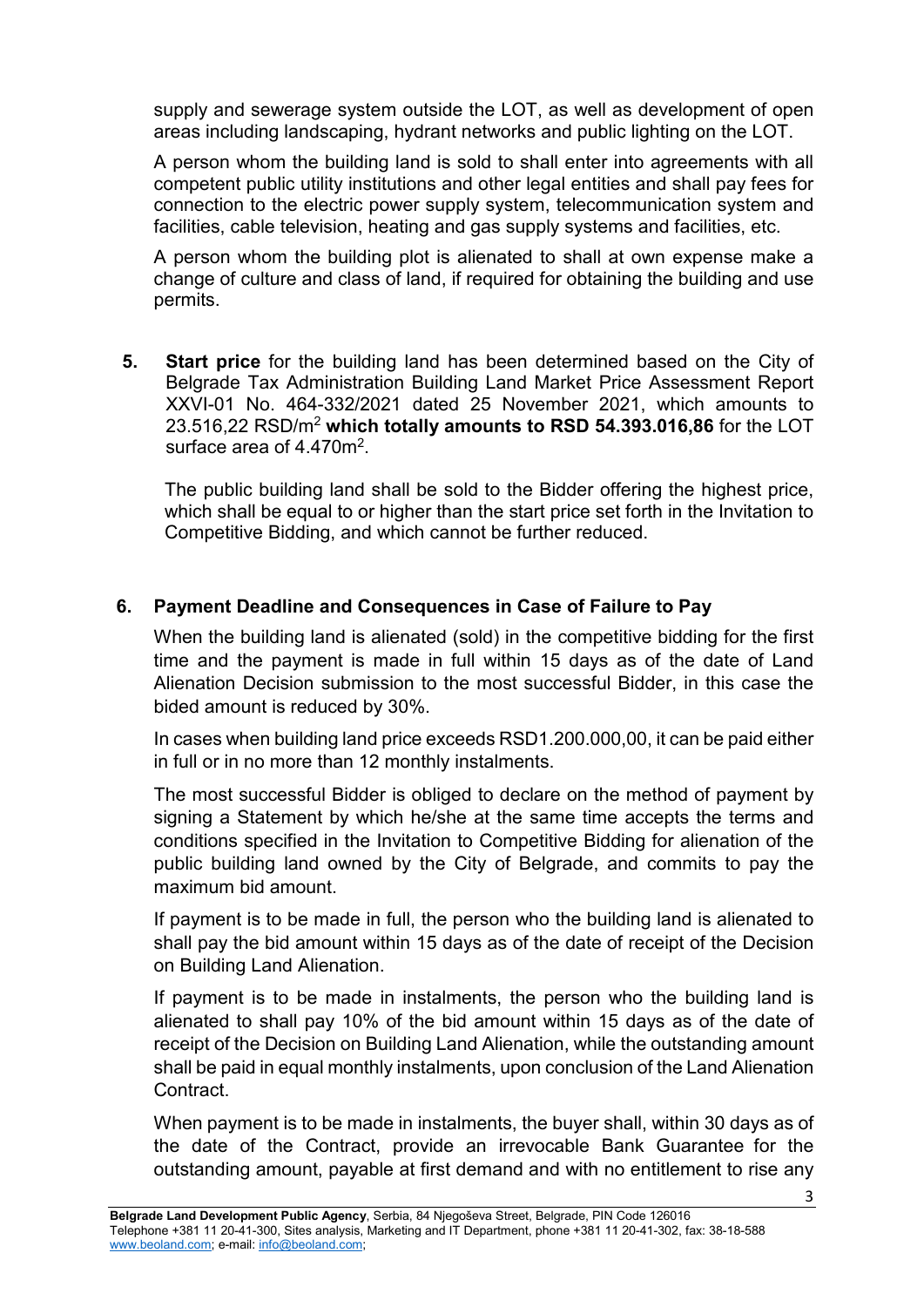objection whatsoever, which shall be valid for more than three months as of the due date of the final instalment, or the buyer shall, in favour of the City of Belgrade, mortgage some other property worth at least 30% more than the total amount of outstanding instalments.

The price shall be calculated in EURs on the date of Contract, at the middle RSD exchange rate of the National Bank of Serbia, with the obligation of repayment of instalments in RSD equivalent at the middle RSD exchange rate of the National Bank of Serbia on the date of payment.

In case of payment in instalments, the deposit paid in the course of Competitive Bidding is not considered the first instalment.

In case the Bidder whom the building land is alienated to in accordance with the above Land Alienation Decision fails to pay the amount within the period set forth therein, the Mayor, upon Agency's proposal, may decide to abrogate the Building Land Alienation Decision, and the person shall not be entitled to a refund of the deposit. In case of Bank Guarantee submission, it will be forfeited.

#### **7. Deadline for Entering into a Land Alienation Contract and Consequences in Case of Failure to Do So**

Person whom the building land is alienated to shall enter into a Land Alienation Contract within 30 days as of the date of receipt of the Building Land Alienation Decision, and upon payment of the total amount in case of a full payment, or upon payment of 10% of the total amount if payment is made in instalments.

In case the person whom the building land had been alienated to fails to enter into a Land Alienation Contract within 30 days as of the date of receipt of the Building Land Alienation Decision, upon payment of the total amount in case of full payment, or upon payment of 10% of the total amount if making payment in instalments, the Mayor may decide to abrogate the Building Land Alienation Decision, in which case the person shall be entitled to a refund of the total amount paid, in nominal value, but decreased by the deposit.

**8. Time for Completion** starts as of the date of Notice of Commencement of Works, in accordance with the Planning and Construction Law, Articles 140 and 148.

#### **9. Deposit (deposit amount, time for payment and consequences in case of withdrawal or Land Alienation Decision abrogation)**

To participate in the Competitive Bidding, the Bidders shall deposit 10**%** of the start price which amounts to RSD 5.439.301,68 or provide an irrevocable Bid Guarantee in favour of the Belgrade Land Development Agency as the Beneficiary for the deposit amount referred above, without any "objections" and payable "at first demand" and valid for no more than 180 days as of the date of Bid submission.

The deposit mentioned above shall be paid to the Belgrade Land Development Public Agency's account no. 190-20332-04, no later than by 12 May 2022.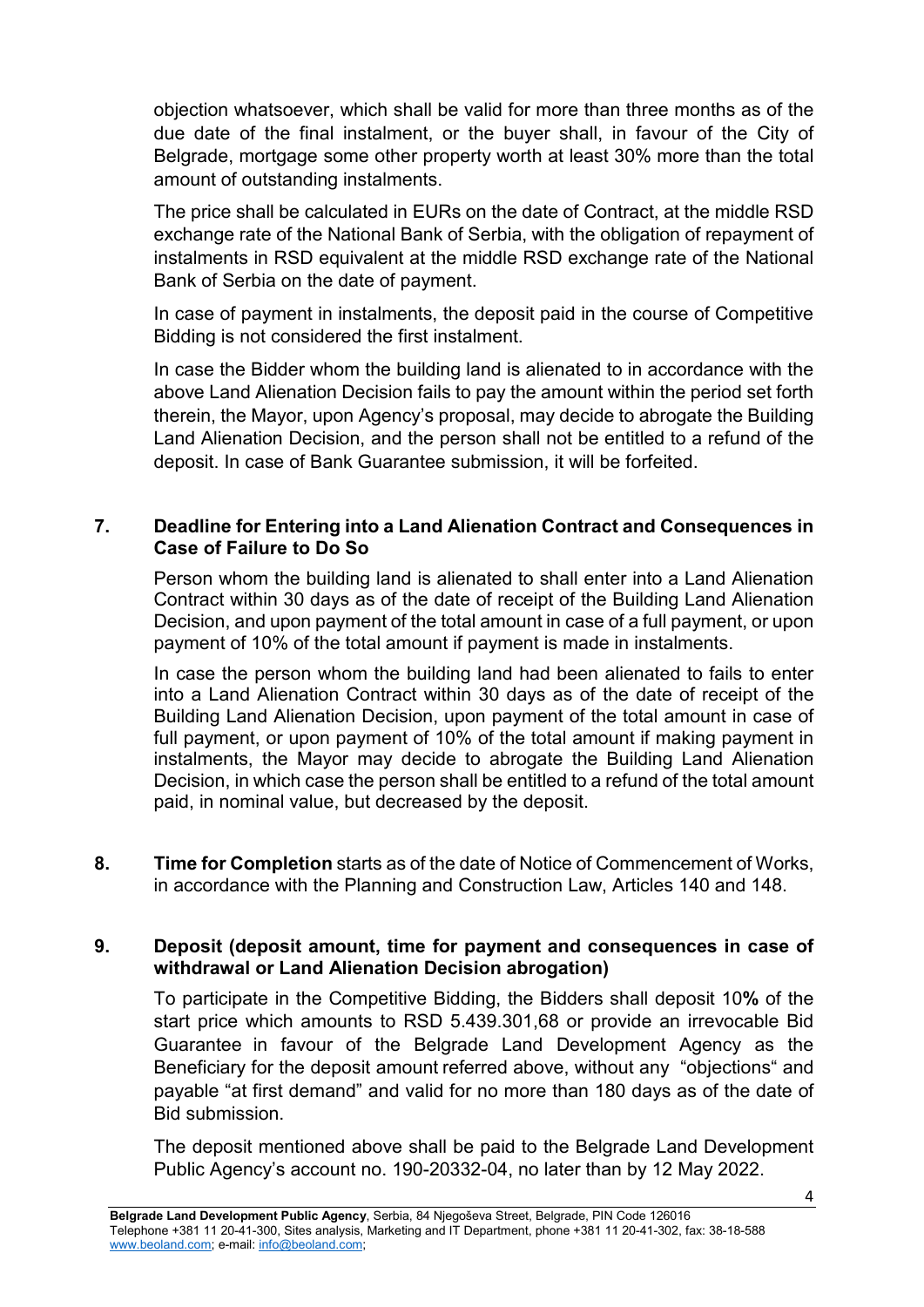The amount deposited to the account in the course of the Competitive Bidding represents a part of the total price and will be transferred to an appropriate bank account of the City of Belgrade upon issuance of the Land Alienation Decision.

Deposited amount or the Bank Guarantee submitted by unsuccessful Bidders is to be returned to them within no more than five (5) days as of the date of Building Land Commission's session.

The most successful Bidder is not entitled to a refund of the deposit amount, or the Bank Guarantee (if submitted) will be forfeited in case the Bidder who offered the highest price withdraws from the Competitive Bidding once the Chairman of the Building Land Commission had declared the Public Biding closed, but prior to issuance of the Land Alienation Decision.

Mayor decides on abrogation of the Land Alienation Decision, in case the Bidder who the land had been alienated to:

- fails to make payment within the deadline defined in the Land Alienation Decision;
- − ceases the alienation once he/she paid the total price amount but prior to Land Alienation Contract signature;
- − fails to enter into a Land Alienation Contract within 30 days as of the date of Land Alienation Decision receipt.

In all above-referred cases, no deposit repayment shall apply and submitted Bank Guarantee, if any, shall be forfeited and repaid to the Beneficiary.

# **10. Required Application Contents and the Documents to be Attached**

The Application to Competitive Bidding shall be submitted in a sealed envelope clearly and visibly marked the site name it refers to. Bidder's full name and address shall be noted on the back of the envelope.

The Application submitted by a *legal person* shall contain full name, headquarters address, telephone number, the name of the bank and the number of the account the deposit is to be repaid to, if applicable, and shall be signed by the authorized representative. The Application shall be attached with the excerpt from the Business Entities Register of the competent authority issued no more than 30 days prior to the date of application, and a copy of the Tax Identification Number Certificate.

The Application submitted by *a natural person (individual)* shall contain full name, address and telephone number, the name of the bank and the number of the account the deposit is to be repaid to, if applicable, and shall be signed. The application shall be attached with a copy of the ID card or a printed copy of the biometric ID card, and for foreigners a photocopy of the passport.

The Application submitted by an *entrepreneur* shall contain business name, headquarters address, telephone number, the name of the bank and the number of the account the deposit is to be repaid to, if applicable, and shall be signed by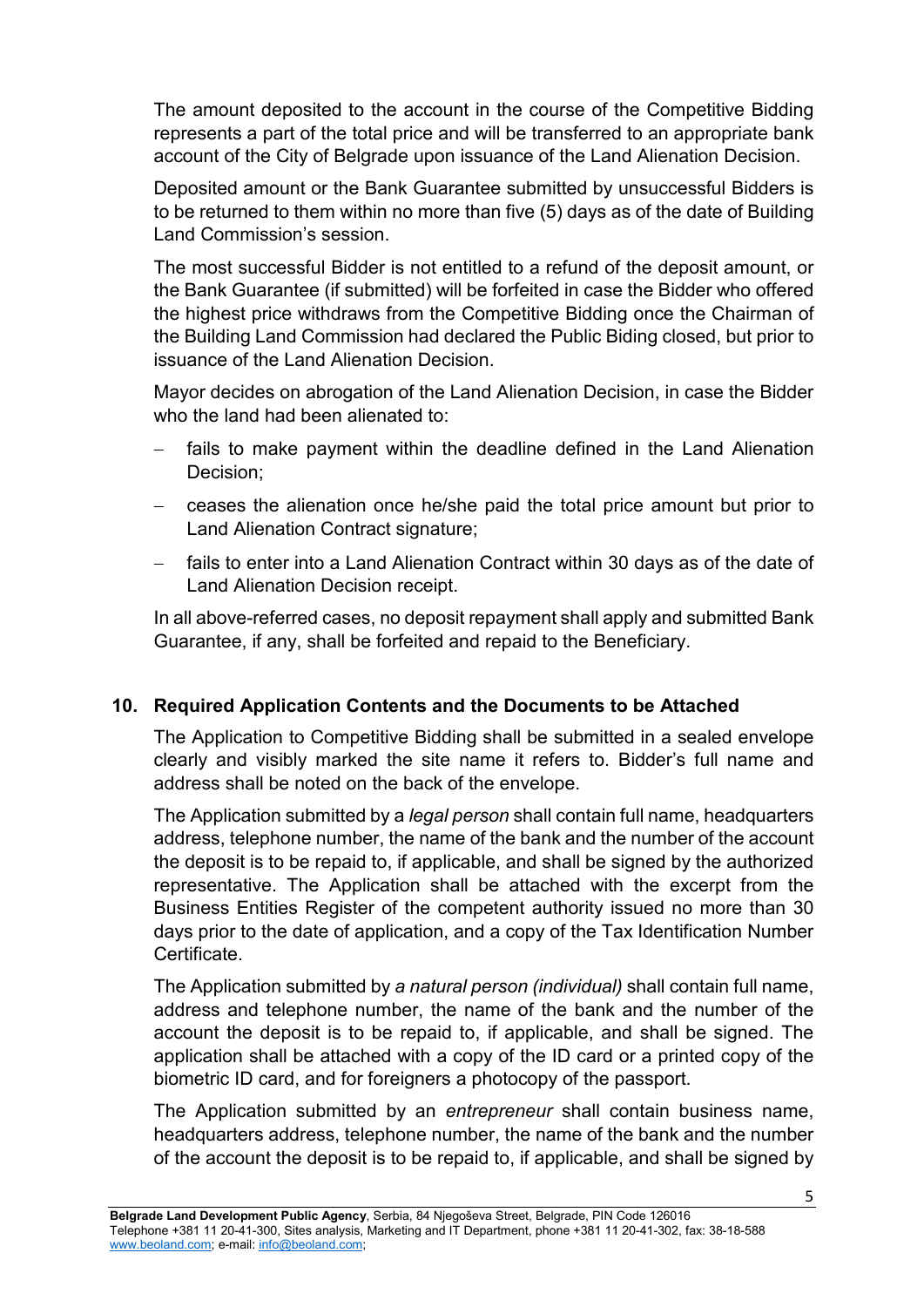the authorized representative. The Application shall be attached with the excerpt from the competent authority register issued no more than 30 days prior to the date of application, and a copy of the Tax Identification Number Certificate.

The Application shall also be attached with an evidence of deposit payment, i.e. a deposit guarantee.

The Application shall be attached with the Bidder's Statement on accepting all terms and conditions defined in the Invitation to Competitive Bidding.

The Application forms and the documents to be attached to the Application to Competitive Bidding are available at: [https://www.beoland.com/zemljiste/lokacije-za-dodelu/obavezan-sadrzaj](https://www.beoland.com/zemljiste/lokacije-za-dodelu/obavezan-sadrzaj-prijave-isprave/)[prijave-isprave/](https://www.beoland.com/zemljiste/lokacije-za-dodelu/obavezan-sadrzaj-prijave-isprave/) or <https://www.beoland.com/obrasci/>

In case the Applicant is to be represented by an authorised representative, the letter of authorisation must be issued for this particular purpose and certified by a public notary and must not be issued more than 30 days prior to the date of the Competitive Bidding (this provision also applies to the cases when the applicant/ participant in the competitive bidding is represented by a lawyer).

Applications can be made neither by the Chairmen of the Commission nor any of the members thereto.

## **11. Application Deadline**

Applications shall be submitted by mail to the Belgrade Land Development Public Agency, 84 Njegoševa Street, 11111 Belgrade 17, PAC 126016, or directly to the Agency's ground floor reception desk.

Applications shall be submitted no later than until 12 May 2022 by 15.30.

Application and documents attached must be in Serbian language. In case the documentation is in a foreign language, it shall be translated into Serbian language and certified by the court interpreter.

## **12. Venue and Time of Competitive Bidding**

Competitive Bidding will take place on 13 May 2022 in the premises of the Belgrade Land Development Public Agency, 84 Njegoševa Street, fourth-floor conference room, starting at 11.00 a.m.

The Competitive Bidding shall be attended by either Applicants themselves or their duly authorized representatives.

## **13. Incomplete and Late Applications**

The Application is considered incomplete unless it contains all attachments and documents as requested in the Invitation to Competitive Bidding, or unless the given information is in compliance with the terms and conditions specified therein.